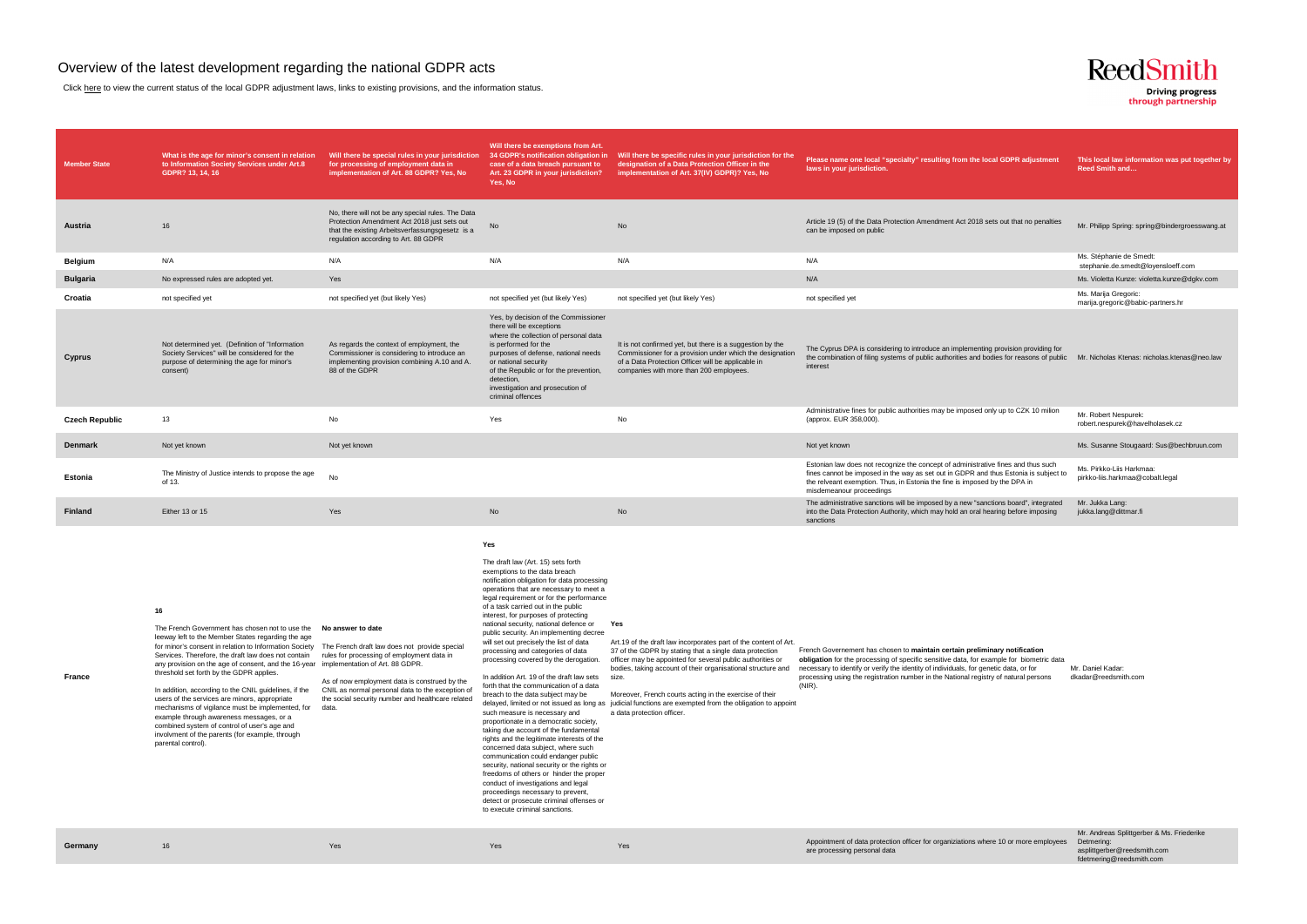| <b>Member State</b> | What is the age for minor's consent in relation<br>to Information Society Services under Art.8<br>GDPR? 13, 14, 16                                                                             | Will there be special rules in your jurisdiction<br>for processing of employment data in<br>implementation of Art. 88 GDPR? Yes, No                                                                                                                                                                                                                                                                                                                                                                                                                                                                                                       | Will there be exemptions from Art.<br>34 GDPR's notification obligation in<br>case of a data breach pursuant to<br>Art. 23 GDPR in your jurisdiction?<br>Yes, No                                                                                                                                                                                                                                                                                                                                                                                                                                                                | Will there be specific rules in your jurisdiction for the<br>designation of a Data Protection Officer in the<br>implementation of Art. 37(IV) GDPR)? Yes, No                                                                                                                                                                                                                                                     | Please name one local "specialty" resulting from the local GDPR adjustment<br>laws in your jurisdiction.                                                                                                                                                                                                                                                                                                                                                                                                                                                                                                                                                                                                                                                                                            | This local law information was put together by<br><b>Reed Smith and</b>                                   |
|---------------------|------------------------------------------------------------------------------------------------------------------------------------------------------------------------------------------------|-------------------------------------------------------------------------------------------------------------------------------------------------------------------------------------------------------------------------------------------------------------------------------------------------------------------------------------------------------------------------------------------------------------------------------------------------------------------------------------------------------------------------------------------------------------------------------------------------------------------------------------------|---------------------------------------------------------------------------------------------------------------------------------------------------------------------------------------------------------------------------------------------------------------------------------------------------------------------------------------------------------------------------------------------------------------------------------------------------------------------------------------------------------------------------------------------------------------------------------------------------------------------------------|------------------------------------------------------------------------------------------------------------------------------------------------------------------------------------------------------------------------------------------------------------------------------------------------------------------------------------------------------------------------------------------------------------------|-----------------------------------------------------------------------------------------------------------------------------------------------------------------------------------------------------------------------------------------------------------------------------------------------------------------------------------------------------------------------------------------------------------------------------------------------------------------------------------------------------------------------------------------------------------------------------------------------------------------------------------------------------------------------------------------------------------------------------------------------------------------------------------------------------|-----------------------------------------------------------------------------------------------------------|
| Greece              | N/A                                                                                                                                                                                            | No information available yet                                                                                                                                                                                                                                                                                                                                                                                                                                                                                                                                                                                                              | No information available yet                                                                                                                                                                                                                                                                                                                                                                                                                                                                                                                                                                                                    | No information available yet                                                                                                                                                                                                                                                                                                                                                                                     | N/A                                                                                                                                                                                                                                                                                                                                                                                                                                                                                                                                                                                                                                                                                                                                                                                                 | Ms. Doretta Frangaki & Ms. Christina Nikiforaki:<br>tfrangaki@reedsmith.com,<br>cnikiforaki@reedsmith.com |
| Hungary             | 16                                                                                                                                                                                             | N/A                                                                                                                                                                                                                                                                                                                                                                                                                                                                                                                                                                                                                                       | Yes. Under the proposal, the<br>noitification obligation may be delayed,<br>limited or omitted if that is necessary<br>for, amongst others, the effective<br>conduct of criminal proceedings, the<br>prevention and detection of crimes,<br>the execution of sanctions against<br>perpetrators of crimes, the effective<br>protection of public security and the<br>internal and external security of the<br>state, and the protection of<br>fundamental rights.                                                                                                                                                                | The proposal specifies detailed rules on the conference of<br>data protection officers, which serves as a continuous<br>professional forum where data protection offcers and the<br>Hungarian Data Protection Authority may keep contacts<br>and cooperate in the creation of unified legal practice in<br>the implementation of data protection laws. The<br>conference shall be convened once a year at least. | (a) supervision of the grounds for data processing: unless provided otherwise in the<br>applicable laws or EU legislation, data processors shall, at least in every third year<br>from the start of the data processing, supervise if the processing of personal data is<br>necessary in reaching the purposes of the data processing;<br>(b) Rights of a deceased person: the rights of a person in relation to his personal data<br>(i.e. right of access, right of correction, right of deletion, etc.) may be enforced by a<br>duly authorised third party within five years from the death of the person;<br>(c) Data breach: notificaion on the data breach shall be reported to the Hungarian<br>Data Protection Authority through the special online surfice created for these<br>purposes. | Mr. Ádám Máttyus:<br>adam.mattyus@lakatoskoves.hu                                                         |
| Ireland             | A consultation process has been completed and<br>the results of the consultation, which recommended<br>that the digital age of consent should be 13, have<br>been submitted to the Government. | TBC                                                                                                                                                                                                                                                                                                                                                                                                                                                                                                                                                                                                                                       | Yes. The General Scheme envisages<br>that there will be certain exemptions<br>from Article 34 contained within the<br>Data Protection Bill itself and that<br>there will be a power for further<br>exemptions from Art 34 to be provided<br>for in secondary legislation.                                                                                                                                                                                                                                                                                                                                                       | Yes. The General Scheme envisages that the Minister for<br>Justice and Equality will have the power to specify<br>categories of controller for whom the appointment of a<br>Data Protection Officer will be mandatory.                                                                                                                                                                                           | Proposed that public authorities and public bodies will not be liable to administrative<br>fines for breach of the GDPR, except where they are acting as an 'undertaking' (as<br>this term is defined in competion law).                                                                                                                                                                                                                                                                                                                                                                                                                                                                                                                                                                            | Mr. Adam Finllay:<br>adam.finlay@mccannfitzgerald.com                                                     |
| Italy               | 16                                                                                                                                                                                             | Yes                                                                                                                                                                                                                                                                                                                                                                                                                                                                                                                                                                                                                                       |                                                                                                                                                                                                                                                                                                                                                                                                                                                                                                                                                                                                                                 |                                                                                                                                                                                                                                                                                                                                                                                                                  | <b>NA</b>                                                                                                                                                                                                                                                                                                                                                                                                                                                                                                                                                                                                                                                                                                                                                                                           | Mr. Iacopo Destri: iacopo.destri@c-lex.it                                                                 |
| Latvia              | 13                                                                                                                                                                                             | No. Currently annotation to the draft law states<br>that additional measures with respect to Art. 88<br>GDPR will not be implemented. This, however,<br>may be subject to change.                                                                                                                                                                                                                                                                                                                                                                                                                                                         | Yes. The draft law provides for a<br>possibility to incorporate exemptions<br>from Art. 34 in other laws. However,<br>currently no specific exemptions from<br>Art. 34 have been provided.                                                                                                                                                                                                                                                                                                                                                                                                                                      | No. Currently annotation to the draft law states that<br>additional measures with respect to Art. 37(IV) GDPR will<br>not be implemented. This, however, may be subject to<br>change.                                                                                                                                                                                                                            | According to the draft law public officials will also be liable for violations in the field of<br>data protection with a fine up to 200 currency units (currently EUR 1000)                                                                                                                                                                                                                                                                                                                                                                                                                                                                                                                                                                                                                         | Mr. Sarmis Spilbergs: sarmis.spilbergs@ellex.lv                                                           |
| Lithuania           | 16                                                                                                                                                                                             | Yes                                                                                                                                                                                                                                                                                                                                                                                                                                                                                                                                                                                                                                       | No, the draft of the law does not set<br>forth such exemptions.                                                                                                                                                                                                                                                                                                                                                                                                                                                                                                                                                                 | No, the draft of the law does not set forth such specific<br>rules.                                                                                                                                                                                                                                                                                                                                              | According to the draft of the Law, it is forbidden to disclose personal identification<br>code publicly and to process it for the purpose of direct marketing.                                                                                                                                                                                                                                                                                                                                                                                                                                                                                                                                                                                                                                      | Mr. Jaunius Gumbis & Ms. Migle Petkeviciene:<br>jaunius.gumbis@ellex.lt;,<br>migle.petkeviciene@ellex.lt  |
| Luxembourg          | The Draft Bill does not provide for any special rules<br>in this respect. It is therefore expected that 16<br>years old limit will apply, as provided in article 8<br>GDPR.                    | The Draft Bill does not provide for any special<br>rules in this respect.                                                                                                                                                                                                                                                                                                                                                                                                                                                                                                                                                                 | The Draft Bill does not provide for any<br>special rules in this respect.                                                                                                                                                                                                                                                                                                                                                                                                                                                                                                                                                       | The Draft Bill does not provide for any special rules in this<br>respect.                                                                                                                                                                                                                                                                                                                                        | Regarding the reform of the local data protection authority ("CNPD") and the<br>attribution of powers; it should be noted that – according to the Draft Bill – the CNPD<br>will be able to impose a periodic penalty payment ("astreinte") in the event that a<br>responsible entity does not comply with the CNPD's administrative decisions.                                                                                                                                                                                                                                                                                                                                                                                                                                                      | Ms. Véronique Hoffeld:<br>veronique.hoffeld@loyensloeff.com                                               |
| <b>Malta</b>        | N/A                                                                                                                                                                                            | No                                                                                                                                                                                                                                                                                                                                                                                                                                                                                                                                                                                                                                        | <b>No</b>                                                                                                                                                                                                                                                                                                                                                                                                                                                                                                                                                                                                                       | <b>No</b>                                                                                                                                                                                                                                                                                                                                                                                                        | N/A                                                                                                                                                                                                                                                                                                                                                                                                                                                                                                                                                                                                                                                                                                                                                                                                 | Ms. Annabel Hili. annabel.hili@gvzh.com.mt                                                                |
| Netherlands         | 16                                                                                                                                                                                             | No                                                                                                                                                                                                                                                                                                                                                                                                                                                                                                                                                                                                                                        | Yes. Pursuant to Article 41 of the Bill,<br>the rights and obligations mentioned<br>under Article 34 of the GDPR (as well<br>as under 12 to 21 of the GDPR) do<br>not need to be upheld by the<br>Controller insofar as this is necessary<br>and proportionate for the realization of<br>the exceptions listed under Article 41<br>of the Bill, for instance national<br>security and national defence.<br>Moreover, Article 42 of the Bill<br>provides that Article 34 of the GDPR<br>will not apply to financial institutions as<br>referred to as in the Dutch Financial<br>Supervision Act (Wet op financieel<br>toezicht). | Article 39 of the Bill imposes a confidentiality obligation<br>upon the DPO                                                                                                                                                                                                                                                                                                                                      | In accordance with Article 87 of the GDPR, Article 46 of the Bill provides for<br>restrictions re the processing of citizen numbers under (only permitted on grounds of<br>respective law). Furthermore, exceptions currently existing under the Dutch Data<br>Protection Act (Wet bescherming persoonsgegevens) that allow specific types of<br>special categories of data to be processed by a specific category of controllers (e.g.<br>employers, insurers and hospitals), or for specific purposes (e.g. identification<br>purposes or sick leave management) have been maintained in the Bill (under chapter                                                                                                                                                                                  | Ms. Kim Lucassen: kim.lucassen@loyensloeff.com                                                            |
| Poland              | 13                                                                                                                                                                                             | Yes. The current draft version of the Act -<br>Provisions Implementing the Personal Data<br>Protection Act stipulates that it will be possible to<br>process employment personal data on the basis<br>of a consent (only when they relate to<br>employment relationship amd, at the same time,<br>lack of consent cannot cause negative<br>consequences for empolyees). The consent will<br>have to be expressed in a written or electronic<br>statement. On the same basis it will be permitted<br>to process biometric data. Th edraft also<br>stipulates that video surveillancde will be<br>permitted in order to ensure work safety. | Yes                                                                                                                                                                                                                                                                                                                                                                                                                                                                                                                                                                                                                             | No. The draft Act - Provisions Implementing the Personal<br>Data Protection Act, however, specifies, who exactly is a<br>public authority and body (Art. 37(I)(a) GDPR), and gives<br>more details about the obligation to communicate the<br>contact details of the data protection officer to the<br>supervisory authority (term, form).                                                                       | N/A                                                                                                                                                                                                                                                                                                                                                                                                                                                                                                                                                                                                                                                                                                                                                                                                 | Ms. Agnieszka Kocon:<br>agnieszka.kocon@laszczuk.pl                                                       |